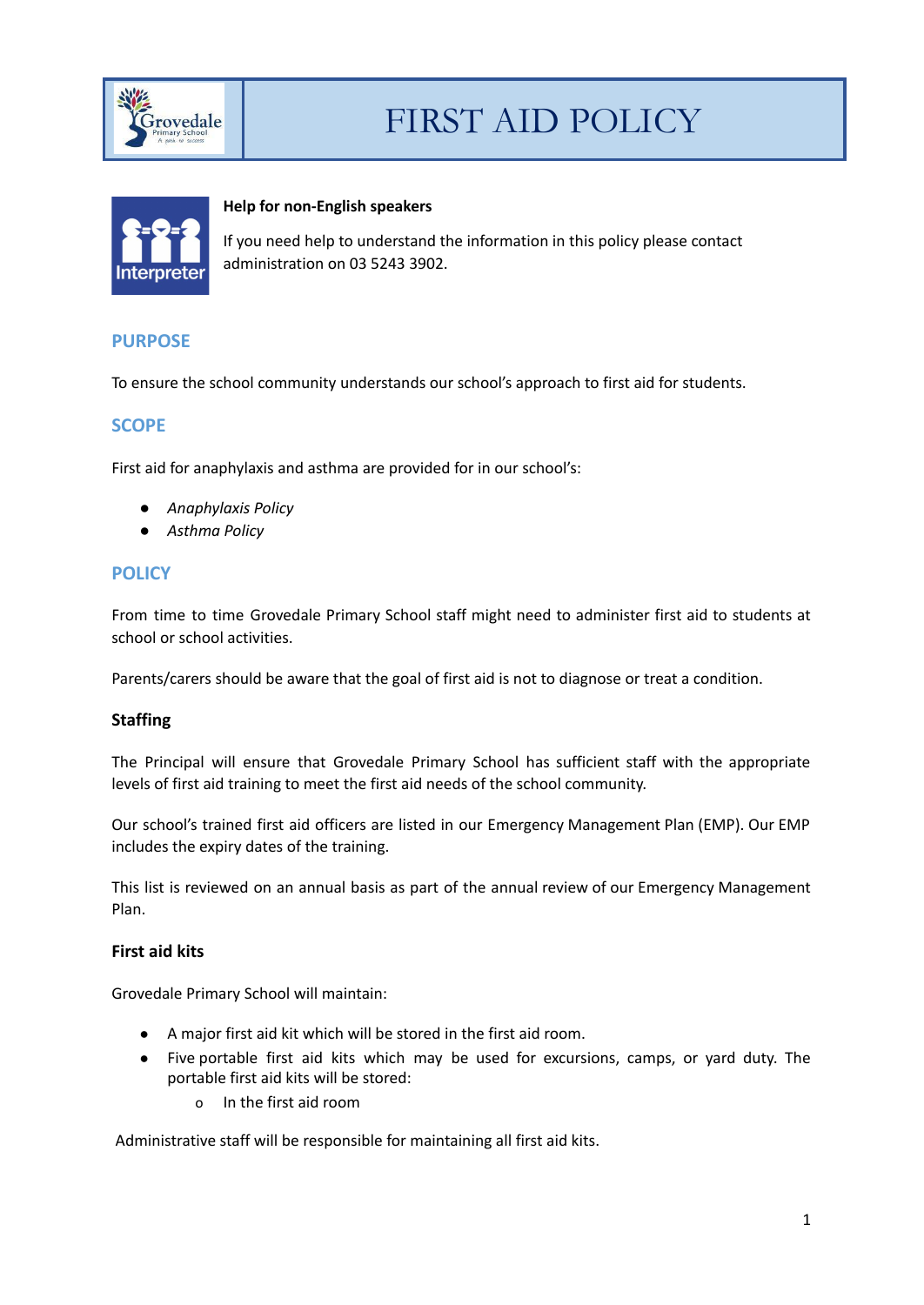

# **Care for ill students**

Students who are unwell should not attend school.

If a student becomes unwell during the school day they may be directed to the sick bay and monitored by staff. Depending on the nature of their symptoms, staff may contact parents/carers or an emergency contact person to ask them to collect the student.

### **First aid management**

If there is a situation or incident which occurs at school or a school activity which requires first aid to be administered to a student:

- Staff who have been trained in first aid will administer first aid in accordance with their training. In an emergency situation, other staff may assist in the administration of first aid within their level of competence.
- In a medical emergency, staff may take emergency action and do not need to obtain parent/carer consent to do so. Staff may contact Triple Zero "000" for emergency medical services at any time.
- Staff may also contact NURSE-ON-CALL (on 1300 60 60 24) in an emergency. NURSE-ON-CALL provides immediate, expert health advice from a registered nurse and is available 24 hours a day, 7 days a week.
- If first aid is administered for a minor injury or condition, Grovedale Primary School will notify parents/carers by sending a note home to parents/carers, or phone call.
- If first aid is administered for a serious injury or condition, or in an emergency situation, school staff will attempt to contact parents/carers or emergency contacts as soon as reasonably practicable.
- If staff providing first aid determine that an emergency response is not required but that medical advice is needed, school staff will ask parents/carers, or an emergency contact person, to collect the student and recommend that advice is sought from a medical practitioner.
- A member of staff is to be responsible for the purchase and maintenance of first aid supplies, and the general upkeep of the first aid room.
- At the commencement of each year, requests for updated first aid information will be sent home including requests for any asthma, diabetes and anaphylaxis management plans, high priority medical forms, and reminders to parents of the policies and practices used by the school to manage first aid, illnesses and medications throughout the year.
- General organisational matters relating to first aid will be communicated to staff at the beginning of each year. Revisions of recommended procedures for administering asthma, diabetes and anaphylaxis medication will also be given at that time.
- It is recommended that all students have personal accident insurance and ambulance cover.
- Whenever first aid treatment has been administered to a student Grovedale Primary School will:
	- o record the incident on CASES21